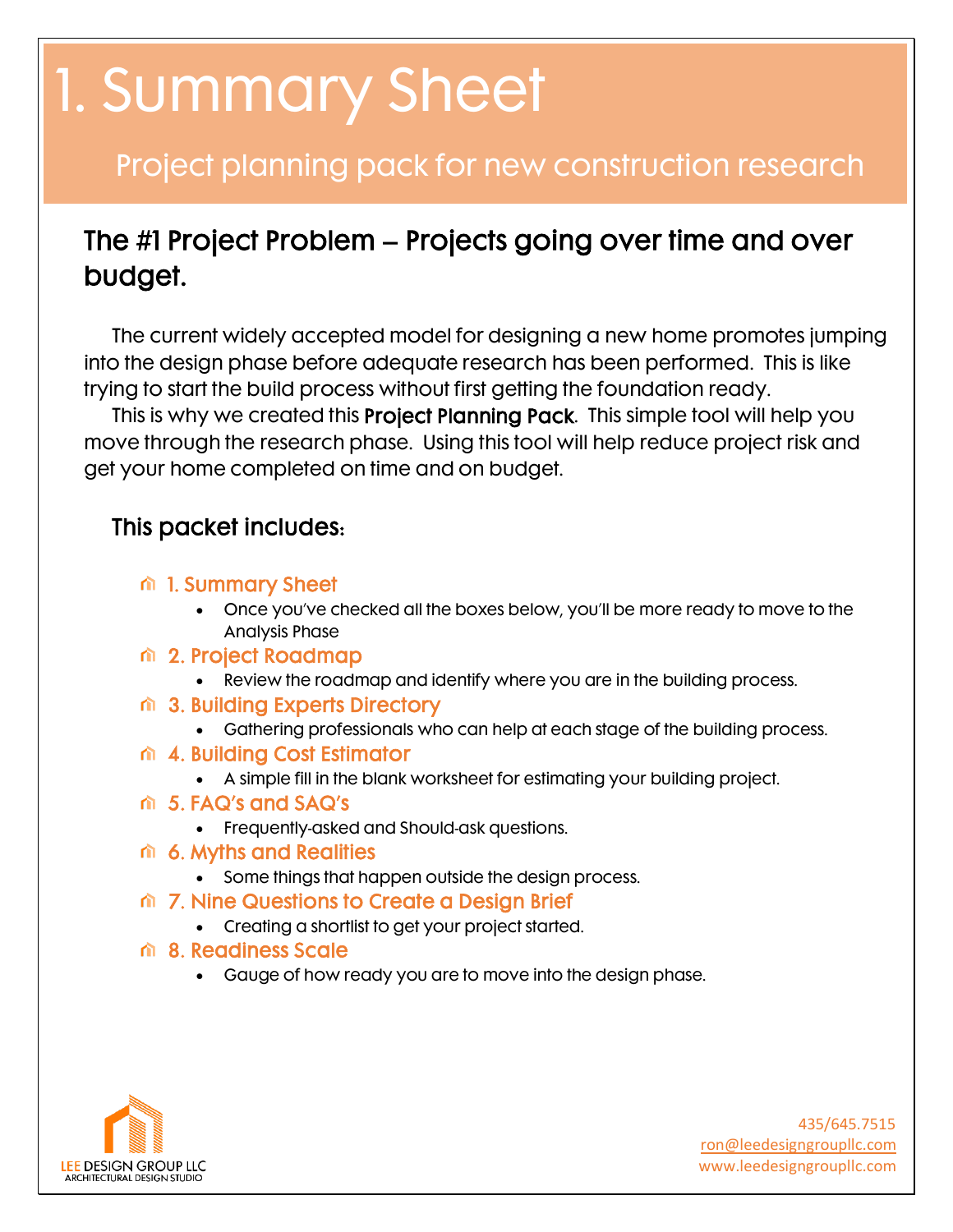# 2. Project Roadmap

# Steps required for designing and building your new home

# Getting from Here to There

You can consider yourself in the Research Phase. This is where you explore ideas and gather information. As ideas progress and get more solid, you'll want to check the feasibility of your ideas and understand what the constraints are. If you choose to work with us, we will move to the Analysis Phase by exploring your needs and options, eliminate assumptions and identify constraints in an effort to get to the best options for you.



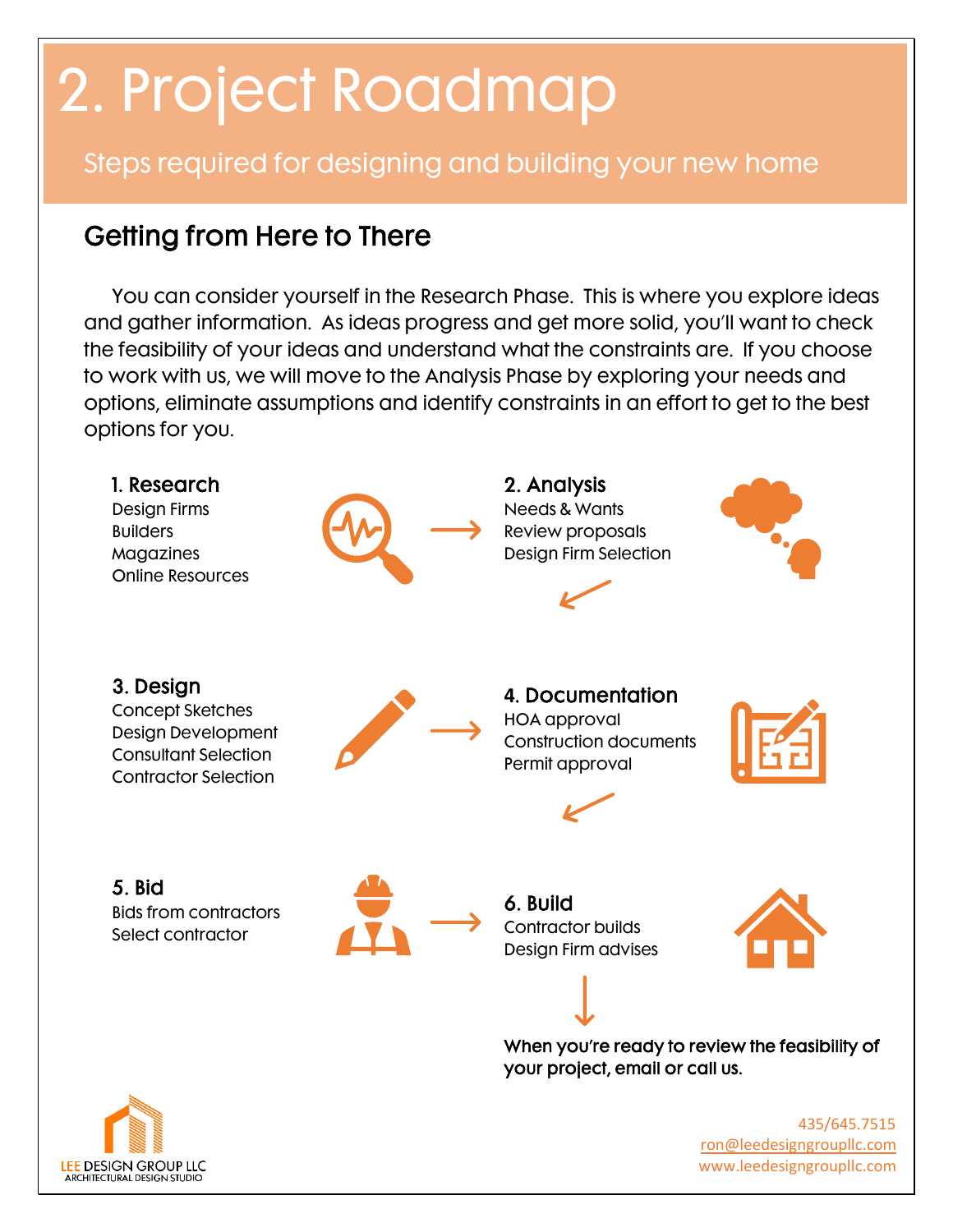# 3. Expert Directory

# Putting together a team of trusted professionals.

### How Many Experts Do You Need?

Understanding what to do is one thing, finding the right pros to help you is another. You may not realize how many people it takes to put a project together. To understand this better, here is a list of all the people we'll need to choose for your project.

We have an extensive list of great professionals we've worked with over the years. We'll put together the design team that is right for your specific project.

If you have any other questions about your project, please call us. We're willing and able to help you answer your questions. If we can't answer them, we know someone who does, and we'll get you in touch with them.

### A typical project will include:

#### m 1. Design Firm

- Not only a professional who gets your thoughts on paper, but a team leader who organizes and directs the design team.
- 2. Builder
	- You and your builder will spend a lot of time together. Finding the right fit for your project will be paramount.

#### **13. Interior Designer**

• You will need someone who understands your personal style. We can help you find the right designer for your project.

#### 4. Landscape Design Firm

• Not all projects require a landscape design firm, but we strongly recommend hiring a professional in this field.

#### 5. Surveyor / Civil Engineer

• We'll need an accurate topo map and boundary survey. This will also show us any potential problems with the lot.

#### **n** 6. Structural Engineer

• We will want to choose the right engineer for your project. There is a lot of money tied up in the structure. We want an engineer that understands your specific project.

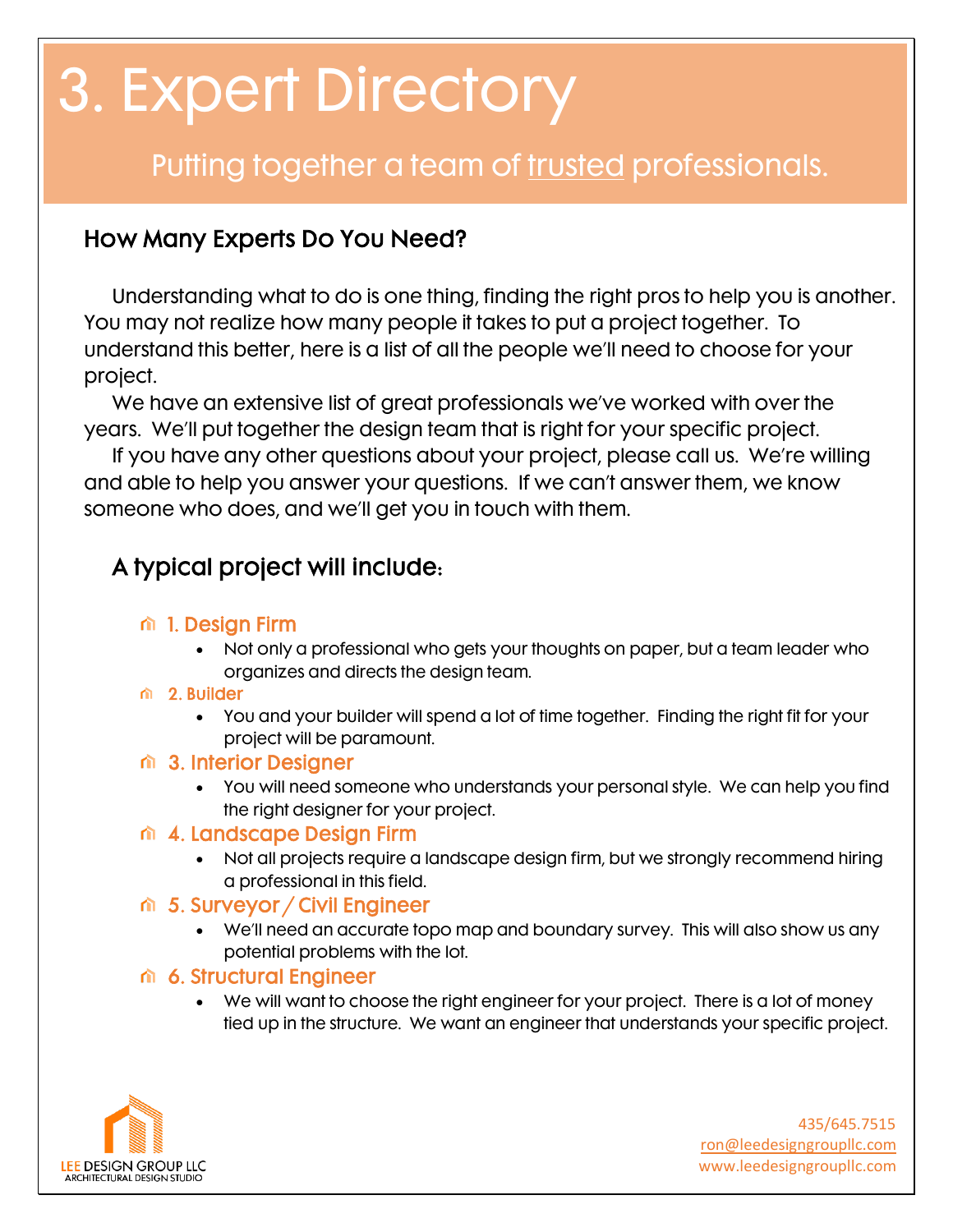# 4. Building Cost Estimator

# Understanding the factors that affect cost.

### The inevitable question…how much will it cost?

The dreaded question that every design professional tries to avoid; how much? There are so many variables that a definitive number is impossible to define so early in the process.

The problem is that this question is incredibly important. We don't want to draw something you cannot afford, and you can't proceed if you don't have some financial parameters.

Here are a few items to think about when trying to determine costs. If you choose to continue with us, we know all the ins and outs of these items. Having a contractor on-board is always a big plus too.

### Pricing can be affected by:

#### n 1. Site Conditions

- Steep slope driveway length sandy or rocky sun exposure easements setbacks – HOA requirements – site accessibility, etc.
- 2. Specific Building Department and HOA Requirements
	- Each municipality requires different things. Some may require a fire suppression system, while others don't. Some require driveways with less pitch, some allow higher rooflines, etc.

#### **n 3. Current Material Costs**

• The only way to understand material costs is through the bidding process but a good contractor can give us a thumbnail sketch of the current costs of building materials. Building material costs change almost daily.

#### 4. Level of Plan Detail

• Is your vision simple or complex? Do you like many rooflines or few? What is the overall style you're trying to achieve?

#### 5. Finishes

• Are you in love with \$200 per square foot tile, or can the designer suggest alternates? How about exterior wall finishes…are you looking for reclaimed wood, clear cedar, fir or some other species?

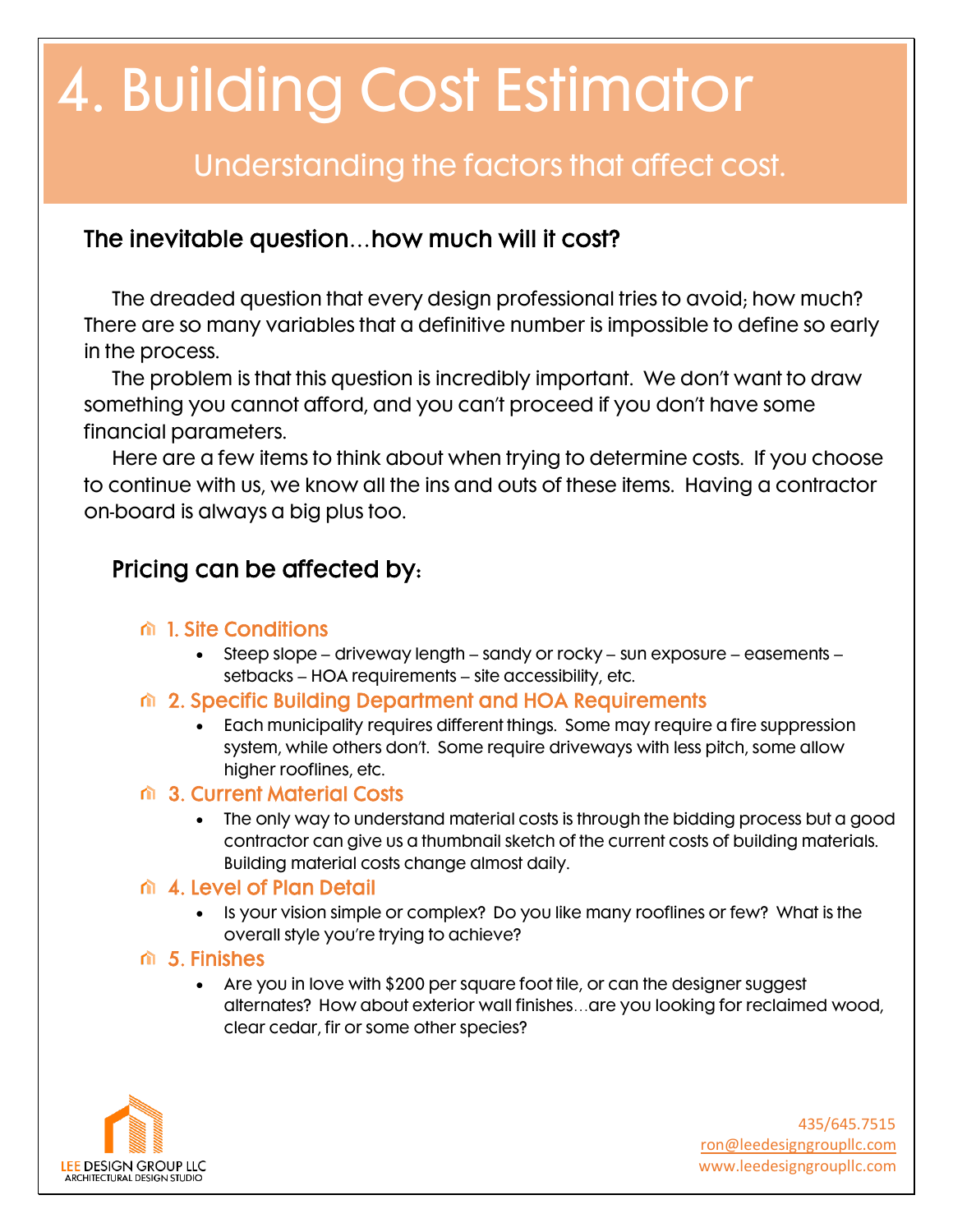# 5. Questions Worth Asking

When hiring a design firm, it's helpful to have a process to make sure you get the best person for your project.

# Asking the Right Questions

Not all designers or architects are created equal. Finding the right firm for you depends on several factors, including; personality, design ability, ego, designing for taste or to make money and budget, just to name a few.

Choosing the right design team can mean the difference between an enjoyable experience and one plagued with problems. The following questions are designed to help you more effectively choose the right design firm.

| What unique value do you have for<br>our specific type of project?                                          | How would you like me to share my<br>ideas, images, needs, wants and<br>research?                            |
|-------------------------------------------------------------------------------------------------------------|--------------------------------------------------------------------------------------------------------------|
| How can you add value to our home<br>so we can maximize the return on<br>investment when $/$ if we sell?    | What can we do to help you deliver<br>the best work for us?                                                  |
| Do you offer a pre-design analysis to<br>help move us safely and efficiently<br>towards the design phase?   | Have you designed homes in our<br>neighborhood, or in a similar one?                                         |
| What are the specific challenges for<br>our type of project and how have you<br>overcome these in the past? | Will you recommend the other<br>professionals we will need to put<br>together the best team for our project? |
| If my budget, timeline and scope are<br>unrealistic, will you let me know?                                  | Will you guide us through all the<br>approval processes, including HOA<br>and building permits?              |

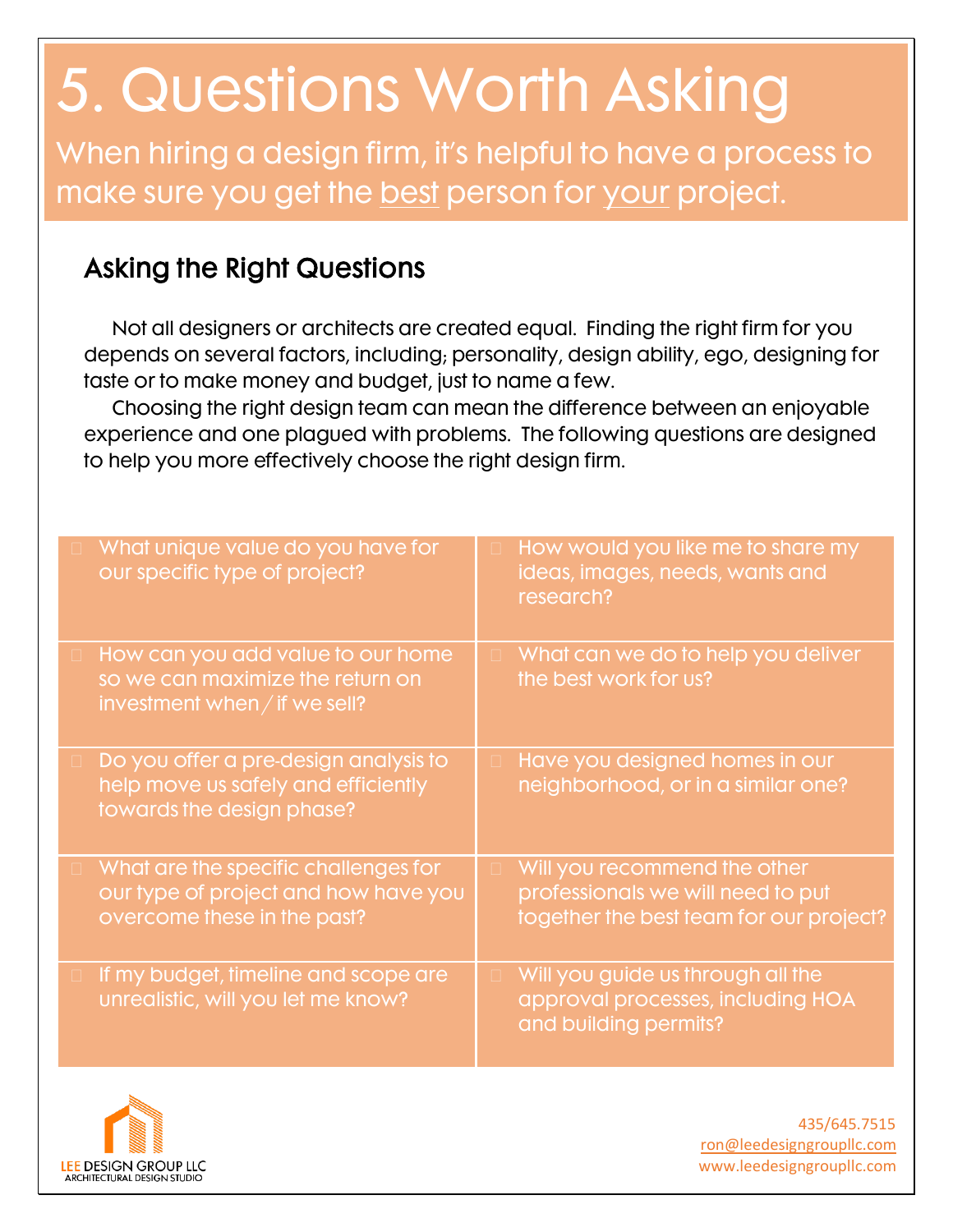# 6. Myths and Realities

# What does your design team actually do?

There may be more to your design than you think. The design firm that manages your project should ensure that every part of the process is handled. This is the best way to be sure your biggest investment comes out the way you need it to.

| What people think a design firm does:                                |                                                                                                                                                                                                                                                                                                                                                                                                                                                                                                                                                                                                                                                                                                                                                                                                                                                                                                                                                                                                                    |
|----------------------------------------------------------------------|--------------------------------------------------------------------------------------------------------------------------------------------------------------------------------------------------------------------------------------------------------------------------------------------------------------------------------------------------------------------------------------------------------------------------------------------------------------------------------------------------------------------------------------------------------------------------------------------------------------------------------------------------------------------------------------------------------------------------------------------------------------------------------------------------------------------------------------------------------------------------------------------------------------------------------------------------------------------------------------------------------------------|
| Dreams up and draws plans for a builder to<br>construct the project. | What your design firm actually does:<br>Checks the title and plat looking for easements<br>or any other land issues that may restrict what<br>or where you want to build.<br>Ensures compliance with building and safety<br>codes and regulations, HOA requirements,<br>planning regulations and restrictions.<br>Depending on the project, there may be laws<br>surrounding the preservation of the local<br>environment, ridge lines or other issues.<br>Leads the team of professionals who will work<br>on the project including the contractor,<br>engineers, designers and other consultants.<br>Creates the construction documents from the<br>initial design into instructions and technical<br>specifications for contractors and construction<br>trades. Ensures those specifications are met.<br>Oversees the project through site visits and<br>meetings, observing the construction and<br>validating quality of work. Resolves any<br>problems which may arise during the course<br>of construction. |
|                                                                      | 135/6157515                                                                                                                                                                                                                                                                                                                                                                                                                                                                                                                                                                                                                                                                                                                                                                                                                                                                                                                                                                                                        |

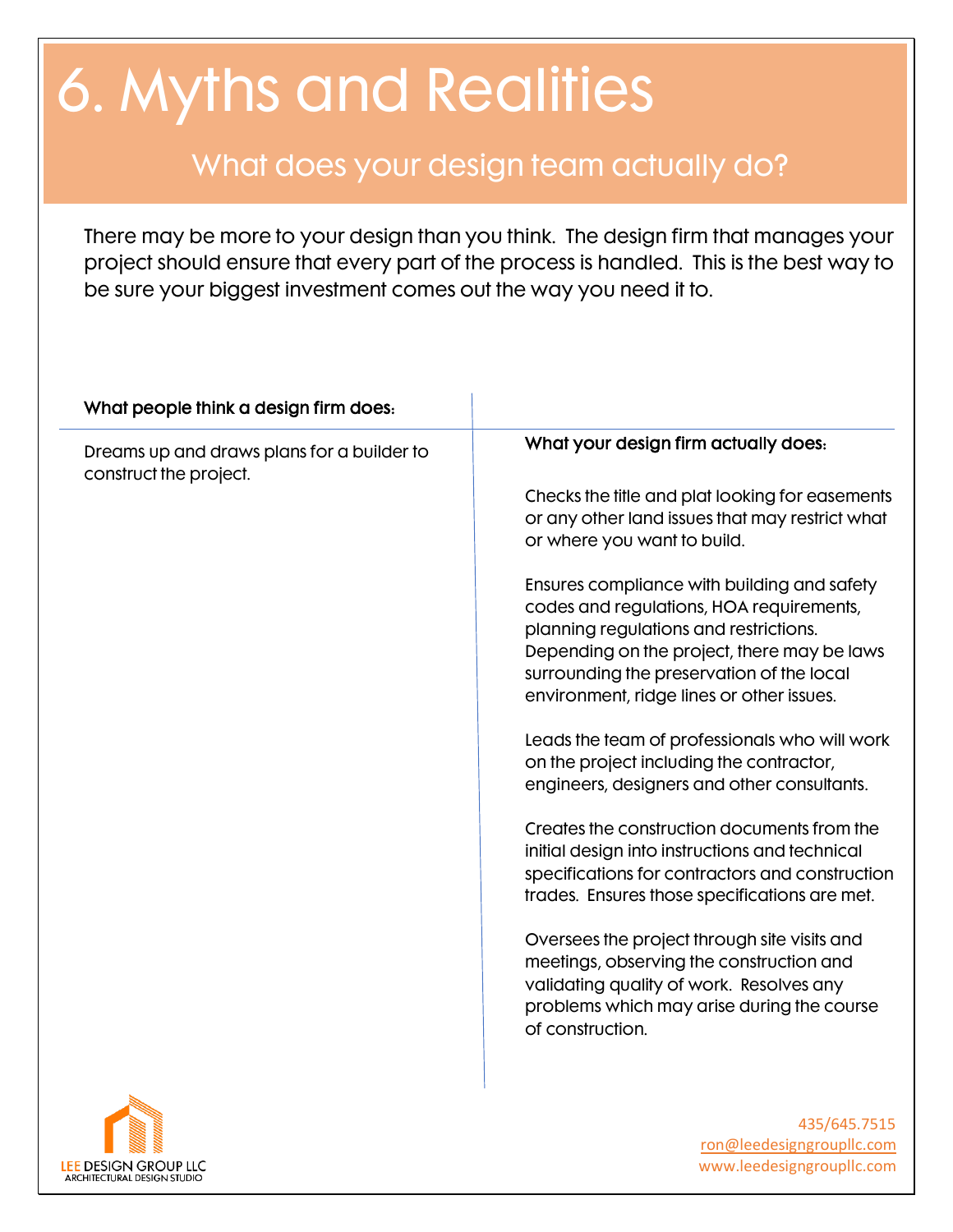# 7. How To Create a Design Brief Using Only 9 Questions.

# Questions to get you started

Do you need more helf you don't know where you want to end up, it doesn't matter which way you go. Sound familiar? Here are some simple questions to get your mind going in the right direction. We can help you get more detailed with your questions…just call when you're ready.

#### Question Answer

A. What does your family currently need from a home?

B. How do you live? Is that changing or about to change?

C. What will you need to see to know that your project will be a success?

D. How have you felt as you've walked through other projects? Will the spaces in your new home reproduce those feelings?

E. Who are the important people this home needs to be designed for? How will the home accommodate them?

F. What are the budget, timeframes and Boundaries we need to work within?

G. What does your home really mean to you?

H. Will you use this home as a primary or secondary residence?

I. Does the community you are building in offer all of the amenities you are looking for?